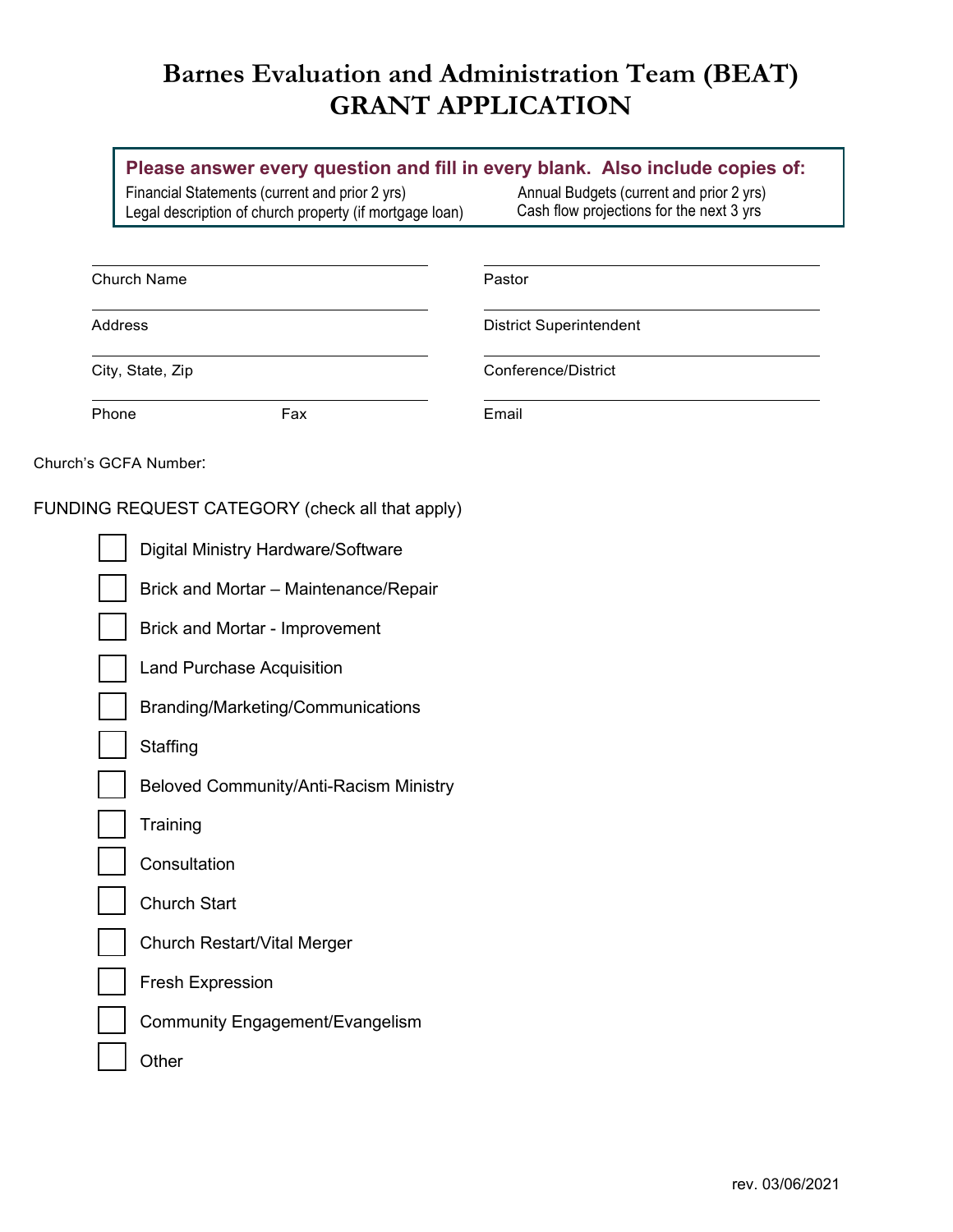What is the mission statement of the church?

Narrative of compelling mission for grant:

How does this project support the mission of the church?

Please provide a brief project description.

Please provide benchmarks for the project with the church's measurable and achievable metrics, dates funds needed for each benchmark, and the church's giving toward benchmarks.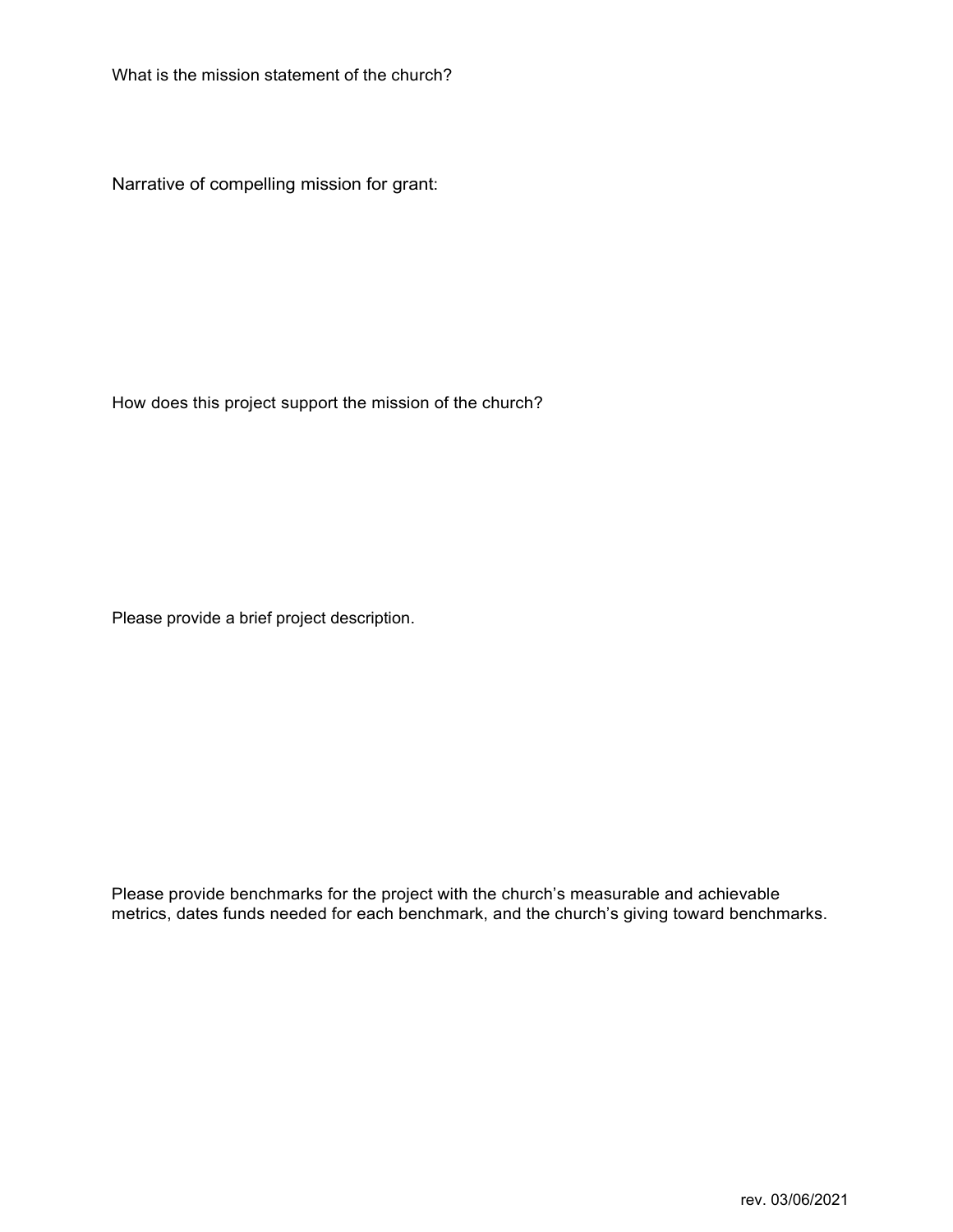What additional income revenue streams would support this project?

| Have you paid your apportionments in full during the last five years? $\begin{array}{ c c }\hline \text{Yes} & \begin{array}{ c c }\hline \text{Yes} & \end{array} \hline \end{array}$ No |  |
|-------------------------------------------------------------------------------------------------------------------------------------------------------------------------------------------|--|
| If not, please explain:                                                                                                                                                                   |  |

## **Please fill in the following data:**

|                                                             | YEAR TO DATE<br><b>ACTUAL DATE</b> | <b>LAST YEAR'S</b><br><b>ACTUAL</b> | <b>PRIOR YEAR'S</b><br><b>ACTUAL</b> |
|-------------------------------------------------------------|------------------------------------|-------------------------------------|--------------------------------------|
|                                                             |                                    | YEAR ______                         | YEAR_                                |
| INCOME (regular)                                            |                                    |                                     |                                      |
| INCOME (special)                                            |                                    |                                     |                                      |
| <b>EXPENSES</b> (operating)                                 |                                    |                                     |                                      |
| ANNUAL DEBT SERVICE                                         |                                    |                                     |                                      |
| <b>TOTAL DEBT</b>                                           |                                    |                                     |                                      |
| <b>CASH BALANCES (operating)</b>                            |                                    |                                     |                                      |
| <b>CASH BALANCES (other)</b>                                |                                    |                                     |                                      |
| <b>VALUE CHURCH COMPLEX</b>                                 |                                    |                                     |                                      |
| <b>VALUE - OTHER ASSETS</b><br>(vehicles, parsonages, etc.) |                                    |                                     |                                      |
| <b>APPORTIONMENTS</b>                                       |                                    |                                     |                                      |
| Percent paid                                                |                                    |                                     |                                      |
| <b>MEMBERSHIP</b>                                           |                                    |                                     |                                      |
| AVG # AT WORSHIP                                            |                                    |                                     |                                      |
| STAFF (full time equivalent)                                |                                    |                                     |                                      |